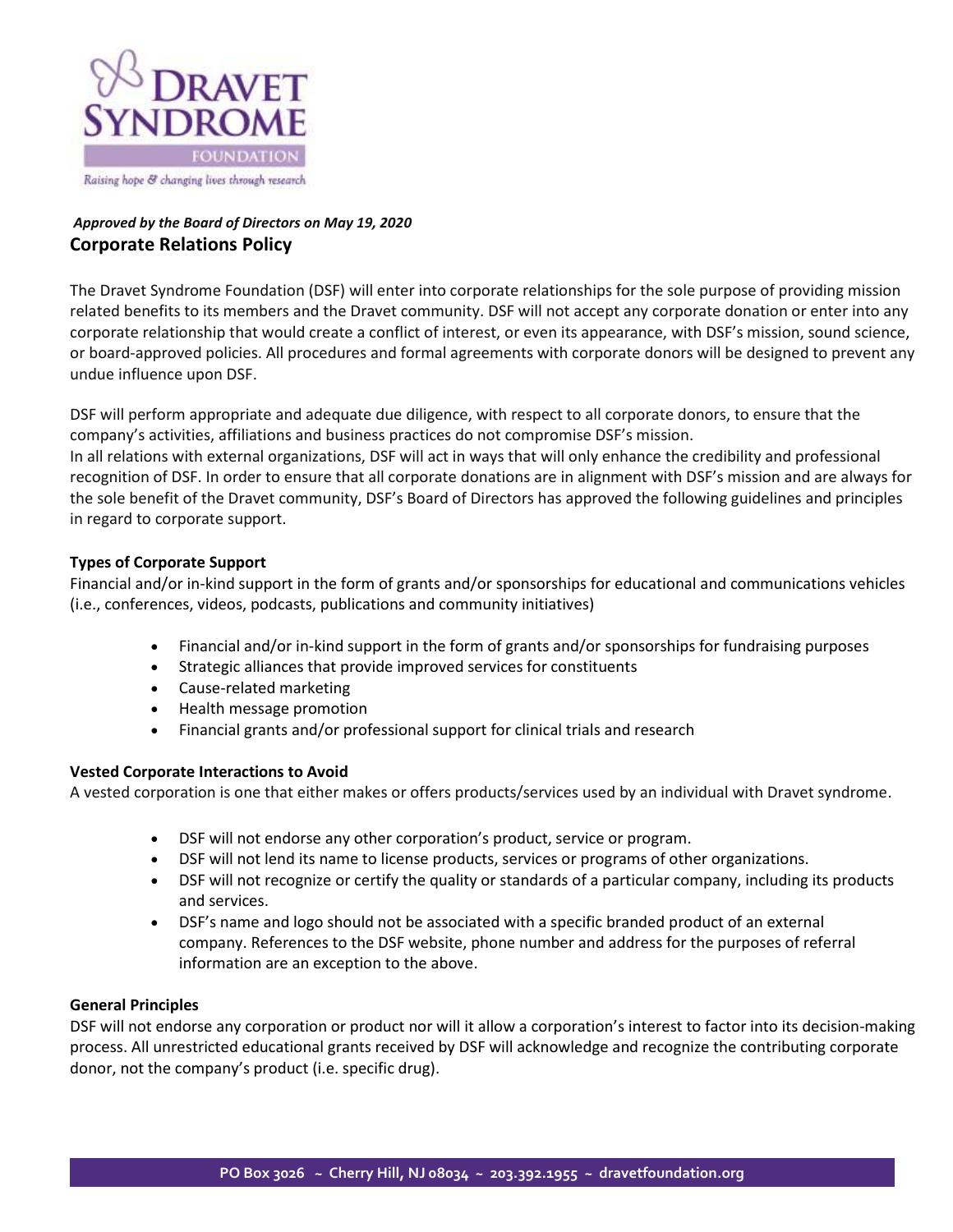

Raising hope & changing lives through research

- In exchange for contributions, DSF will allow standard recognition to include, but not be limited to, items such as signage and acknowledgement in DSF publications. Additional types of recognition will be considered on a case-by-case basis, based on the type of funding or opportunity presented
- DSF will not accept grants that may adversely affect its nonprofit status
- Revenue generated through corporations will be used to advance the mission of DSF in accordance with the strategic plan
- DSF will maintain complete control of the development and implementation of all content and materials related to educational conferences and materials conducted by DSF
- Corporations providing sponsorships for advocacy and research conferences or symposia will not influence conference content or selection of speakers
- DSF will maintain control and discretion over all corporate funds received and will ensure compliance with related grant agreements

# *Approved by the Board of Directors on May 19, 2020* **DSF Policy on Organizational Participation in Food and Drug Administration Hearings and Meetings**

The following information details DSF's official policy on organizational participation in Food and Drug Administration (FDA) hearings and meetings regarding the regulatory approval of drugs, biological products, and medical devices in accordance with its Corporate Relations Policy:

- DSF will not generally provide testimony or submissions in its name in direct support for or against any drug, biological product, or medical device approval application. However, DSF may on occasion provide testimony, submissions, or participate in open or closed FDA meetings in its name to provide information about, or relevant to, Dravet syndrome or related diseases, including information (e.g. evidence of community need, what constitutes evidence of clinical benefit, endpoints, etc.), which may be relevant to regulatory decisions regarding an application under FDA review or a product under development.
- Any request for DSF to provide testimony, statements, or opinions either supporting or opposing specific drugs, biological products, or devices in FDA or regulatory approval proceedings shall be reviewed by the Science and Medical Advisory Boards and the DSF Board of Directors. These committees shall make a recommendation regarding whether DSF should testify or take similar action. In the event that it is recommended that DSF should provide testimony, statements, or opinions either supporting or opposing specific drugs, biological products, or devices in FDA or regulatory approval proceedings, final determination of the course of action to be taken by DSF in an official capacity shall be made by the Board of Directors. If a representative of DSF testifies before the FDA, that person will clearly disclose any conflict of interest prior to testimony or submission as is required at all FDA meetings and hearings. Nothing in this section prohibits the Executive Director or Research Coordinator from representing the interests of the DSF community in a manner that is non-specific to individual drugs, biological products, or medical devices.